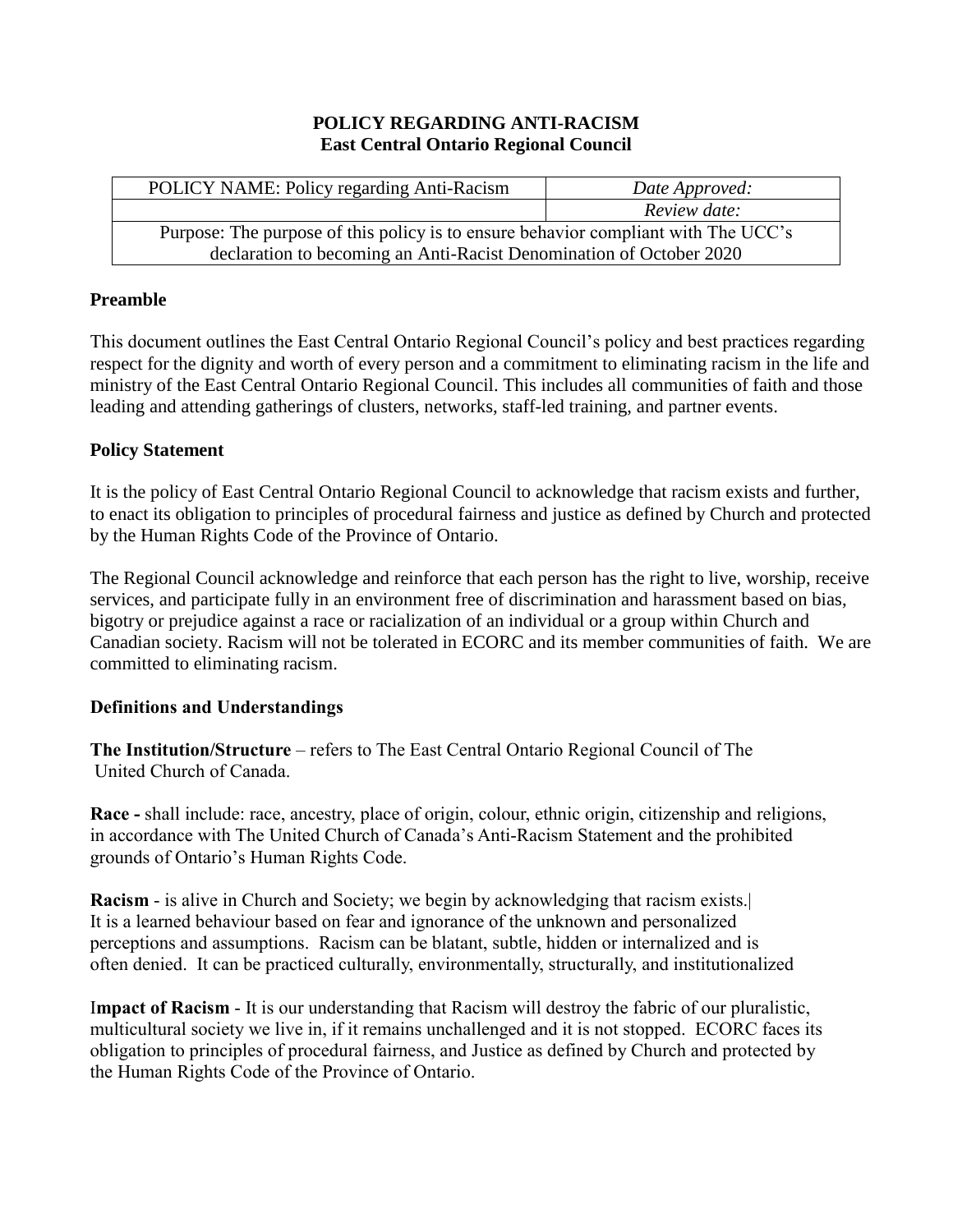# **The purpose of this Policy is:**

To promote the vision and mission of ECORC towards Becoming an Anti-Racist Institution in this Region.

To strengthen Church and Community awareness of the existence of racism in all its forms, in Ontario, in order that we can eliminate it; and

To provide a model through behaviour and education, thereby creating the framework for all United Church of Canada members and adherents to work together in achieving the Strategic Directions of this Policy.

# **ECORC Commits to:**

- **\*** recognize racist attitudes and behaviours at all levels of the organization
- **\*** recognize attitudes, language, humour that encourages racism
- **\*** confront denial and micro aggressions in appropriate ways
- **\*** address the issues of Anti-Racism and implicit bias at all levels of ECORC life (Regional Council, Teams/Forums, Communities of Faith, etc.)
- **\*** unlearn racism
- **\*** unite against racism
- **\*** eliminate racism

**\*** Admit to and address the lack of knowledge of Canadian and Newcomer religious and cultural diversity

We encourage you to read the background information attached below.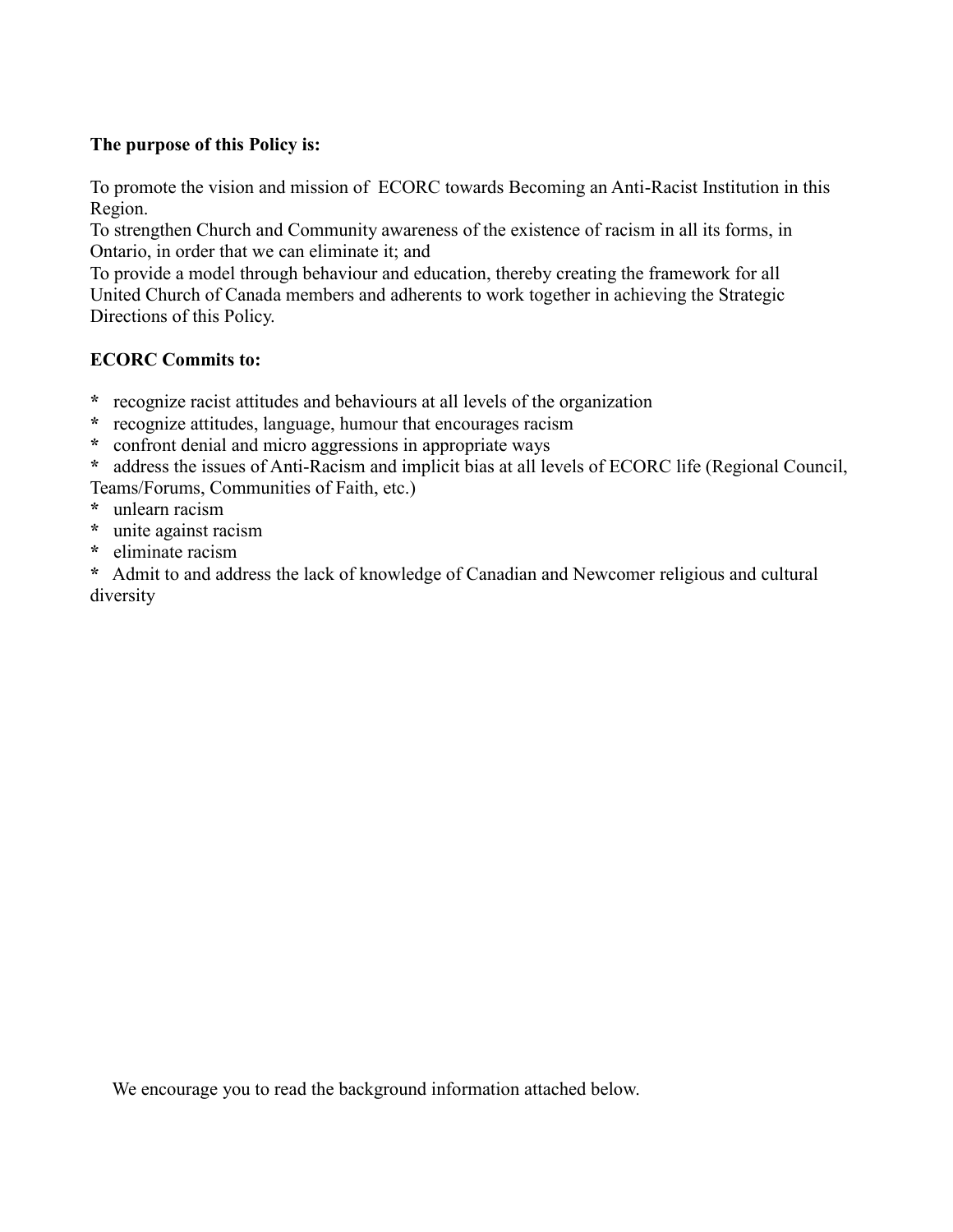# **Rationale and Background Information**

**"W**e are called to speak and act, not to be silent......Today, and in the weeks, months, and years to come, our raised voices will articulate concrete actions for healing wounds and transforming systems and structures to a diverse and inclusive society"

ECORC statement of June 12, 2020

RACISM "is at its heart the belief that we are born different, deep inside our bodies, perhaps even in character and intellect, as well as in outward appearance. It's the notion that groups of people have certain innate qualities that not only are visible at the surface of their skins but also run down into their innate capacities, that perhaps even help define the passage of progress, the success and failure of the nations our ancestors came from".

An ecumenical partner of The United Church of Canada, defines Racism in the following way: Racism is the belief, reinforced by power and privilege that one race is innately superior to other races. Systemic racism occurs when the power and privilege of one racial group results in the exclusion, oppression or exploitation of other groups of different racial origin. Racism also manifests itself in individuals in the form of racial harassment when a person or persons belonging to a privileged group behaves in ways that intimidate, demean, or undermine the dignity of others on the basis of their race".

Acknowledging and agreeing with ECORC'S declaration that "racism is present in our society and our church, and throughout time has manifested itself in many forms in varying degrees," the core leadership anti-racism group of FNJT met in August 2020 to begin the process of standing together against racism in our Region. Following many discussions, we present to you the rationale, and an anti-racism policy, for consideration. Our assumptions and researched ideas are presented under the following categories:

#### **The Theological case – through the lens of racism.**

As believers our theological perspective is the foundation for understanding our solutions to racism and all forms of discrimination. Therefore, we offer three major areas of Christian thought, that make a contribution to our work in this area:

(a) The all encompassing nature of the Divine as understood in the Judaic-Christian Tradition. Living in the  $21<sup>st</sup>$  century this leads us to recognize the integrity of the Search for God by those outside our Faith. (See General Council- "Report of the Commission on World Mission" - November 1966:137.)

(b) Created in the Image of God. Working against racism we do not view respect for human life as only one value among many. For us as Christians, being created in the mage of God is a nonnegotiable Theological principle. Our understanding of the sanctity of human life flows directly from the proposition that it was not we who created God in our image but God created humanity in God's image. This means that each of us in ECORC must wrestle with the sources of extremism, racism, and all other discriminatory practices that compromise human dignity. We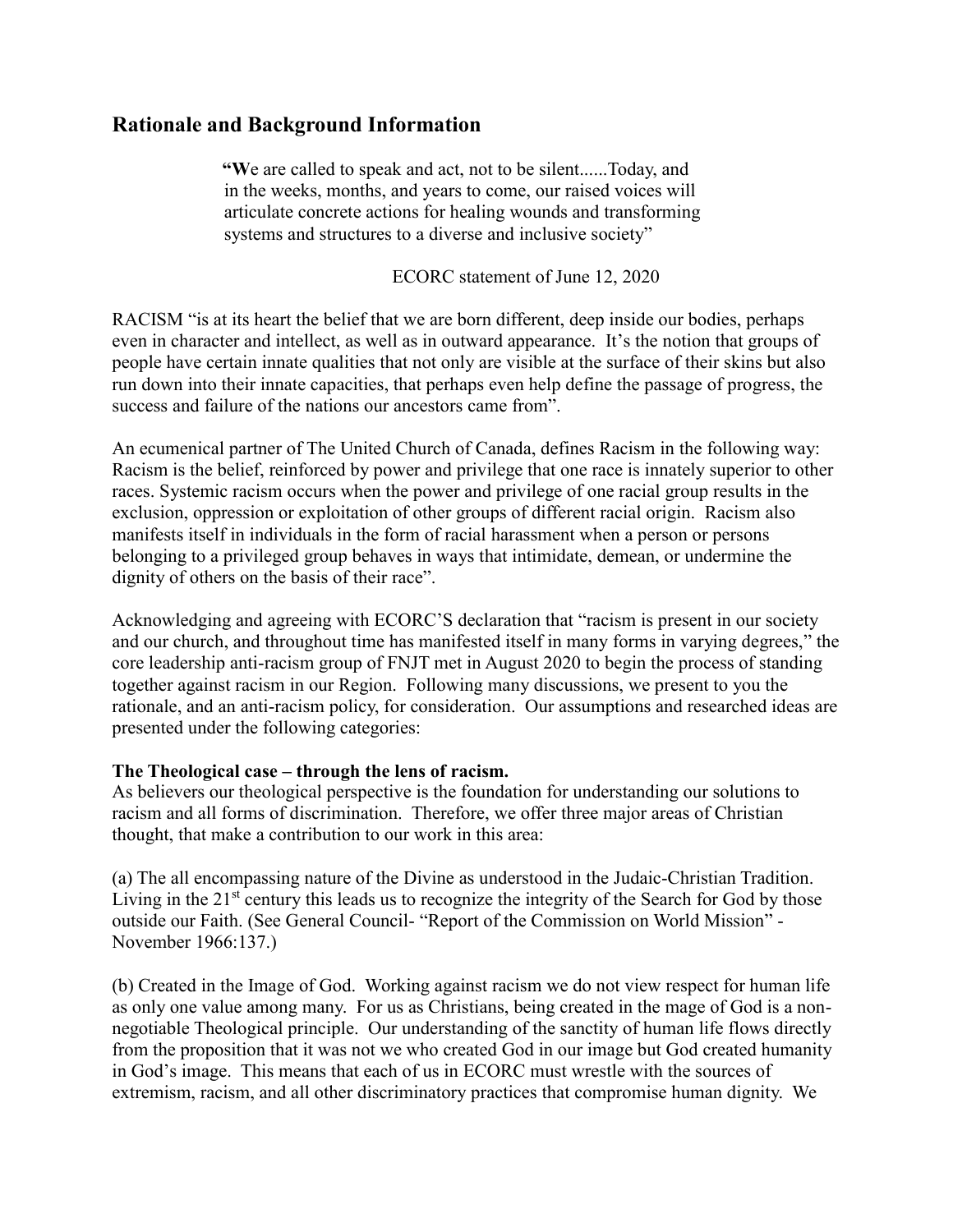apply this principle towards all immigrants and refugees living and working in East Central Ontario, (towns and rural areas) as well as established non-white citizens of various cultures and religions.

(c) The Trinity – through the lens of racism. As followers of Christ, and Canadian citizens, we live in an age in which several diverse destinies are interconnected. The same is true of East Central Ontario geographical region. Therefore, when difference leads to subtle segregation and obvious conflict, we all lose. When it leads to mutual enrichment, all sides gain. The concept of the Trinity supports our sense of enlargement by the presence of others. Each particular person lives in the conscious presence of difference, co-existing within the spiritual energy of the Divine, while remaining secure and connected with God's substance of Goodness and Wisdom.

The Trinity sustains and moves our body, mind, and spirit towards building concrete relationships with diverse neighbours throughout ECORC, making space for one another, overcoming long histories of estrangement and bitterness. Its spiritual power does not diminish difference. The three-persons are not threatened by one another's presence and thoughtful activity. Their inter-dependence is a model of balance, respect for the particular and unique contribution each offers. Here we witness unity within diversity.

God calls us to respect the goodwill and dignity of those unlike us. Our Trinitarian principles stir us away from racism and an artificial uniformity. Their strength and glory is Diversity. The communication of our spiritual and theological values underlying the work against racism is crucial. To be deprived of these resources is to disadvantage any significant movement for moral and social change.

#### **The Biblical Case – through the lens of Racism.**

*A Church with Purpose: Towards an Ecclesiology for The United Church of Canada in the*   $21<sup>st</sup>$  *century*, the report to the 41<sup>st</sup> General Council (2012), declares: "The church does not belong to humans but to God through Christ...........The UCC is governed by scripture..."

Writing as an Orthodox Jew, Rabbi Jonathan Sacks reminds us that "every great faith has within it harsh texts which, read literally, can be taken to endorse narrow particularism, suspicion of strangers, and intolerance toward others. Every great faith also has within it sources that emphasize kinship with the stranger, empathy with the outsider, the courage that leads people to extend a hand across boundaries of estrangement or hostility. The choice is ours. Will the generous texts of our tradition serve as interpretive keys to the rest, or will the abrasive passages determine our ideas of what we are and what we are called to do? No tradition is free from the constant need to reinterpret, to apply eternal truths to an ever changing world, to listen to what the message of scripture requires of us, here, now".

In our focus as UCC members *Becoming an Anti-Racist Denomination*, the East Central Ontario Regional Council will be inspired and sustained by scripture, its biblical principles of Justice and Mercy as found in the prophets Isaiah, Jeremiah, Amos, Ezekiel. Within the **Hebrew Scriptures,** fertile interpretive potential exists in (a) the heritage of Abraham, which Jews, Christians and Muslims claim as their own, (b) the covenant with Noah – the moral basis of a shared humanity, (c) the story of Creation with its astonishing diversity of life forms, (d) the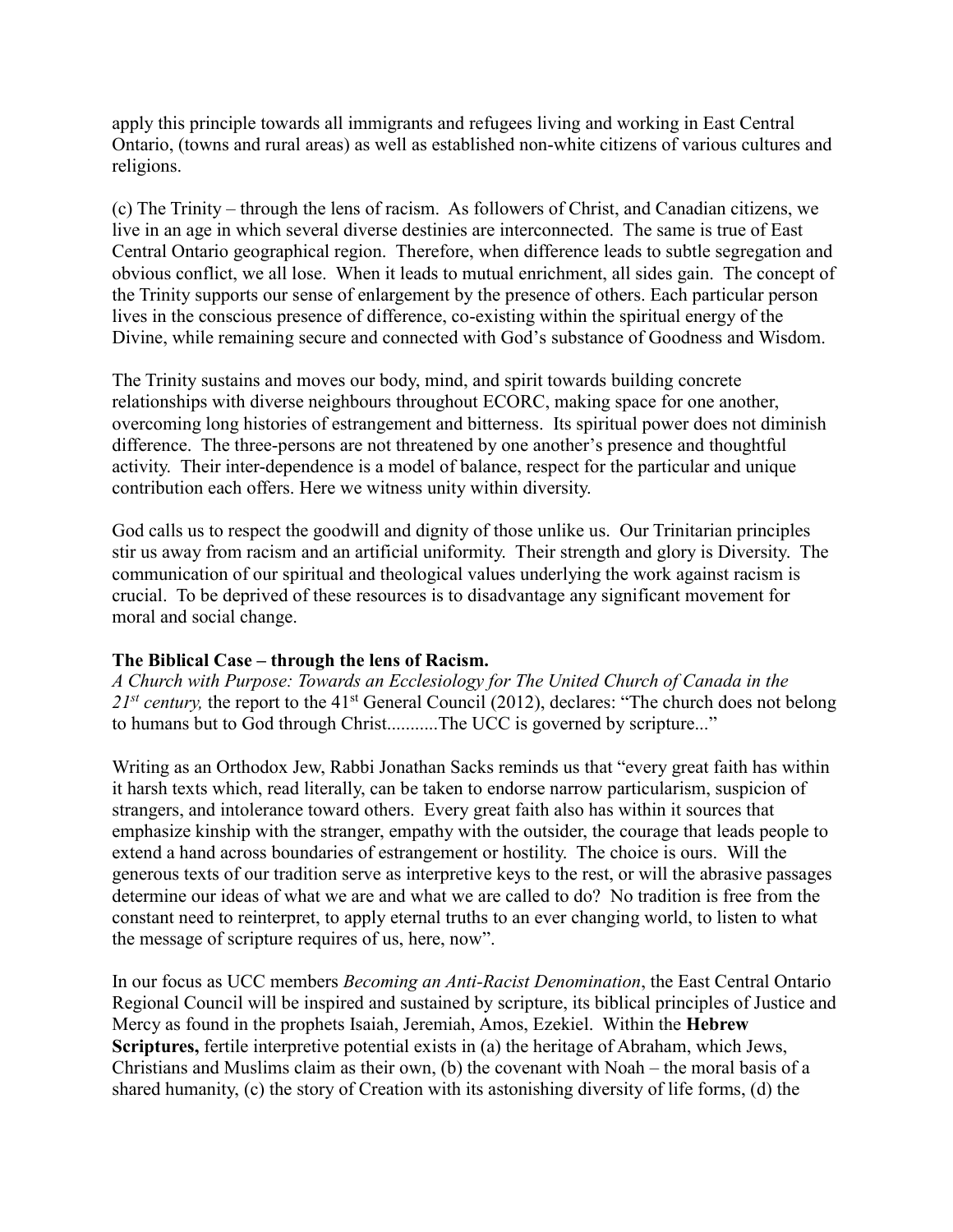concept of covenant which became the central form of relationship, laden with religious and moral significance....Covenant is the attempt to create partnership without dominance or submission. In Deut. 29:14-15 we are handed an interpretive key for our day, by Moses showing that covenants are intergenerational, reminding us that we are guardians of the past for the sake of the future. (Sacks 2003).

Racism keeps people enslaved. Part of our journey in Becoming an anti-racist church is the awareness from History that the use of the Bible for slavery was both strong and consistent. There was, however, a moral case to be made, and the morality for that case was made from the Bible itself. Here, the Bible's moral principles stood against the social practices to be found within biblical stories. Principle took precedence over practice and claimed for itself the sanction of the Bible (Gomes 1996). Racism in Canada is connected to the history of slavery and colonialism -(note that in 2012 the United Church repudiated the Doctrine of Discovery). A key for reading, interpreting, and applying the **New Testament** in the context of racism, is the understanding that biblical texts used to justify racism were all historically, social and economically conditioned. Today, in the Canadian context, these need to be "overruled and superseded by the biblical principles of love and charity towards neighbours as exemplified in the teachings of Jesus."

English Methodist evangelist John Wesley made this case against the slave trade in English North America - "inconsistent with an understanding of the New Testament's paramount teachings on spiritual rebirth, sanctification, and evangelism.....The Bible could not be used to justify actions contrary to the moral law of Christ" (Gomes 1996).

Both the Hebrew scriptures and the New Testament provide the moral mandate, and clear moral principles for our Becoming an Anti-Racist Denomination. For us in East Central Ontario Region, UCC Theologian Robert C. Fennell provides clarity through his statement that "The UCC has not relegated the Bible to the status of "mere myth", one more curious document in the vast smorgasbord of spirituality. Indeed, it remains central for the denomination, its life and its work" (Schweitzer, Fennell, Bourgeois : 2019).

#### **The Ecclesial Case: Drawn from the UCC Anti-Racism Policy Statement**

**We believe** we are all equal before God.

**We believe** racism is a sin and violates God's desire for humanity.

**We believe** racism is present in our society and in our church, and throughout time has manifested itself in many forms in varying degrees.

**We believe** that the struggle against racism is a continuous effort. Therefore, our antiracism policy statement is only a first step. It provides the basis for the creation of a Church (and a Regional Council) where all are welcome, where all feel welcome, and where diversity is as natural as breathing.

**We believe** change is possible. We believe in forgiveness, reconciliation, and transformation and the potential to learn from stories and experiences.

**We believe** we are all called to work against racism and for a society in which the words of the gospel are realized among us.

**We believe** in a vision of society in which the words of the gospel are realized.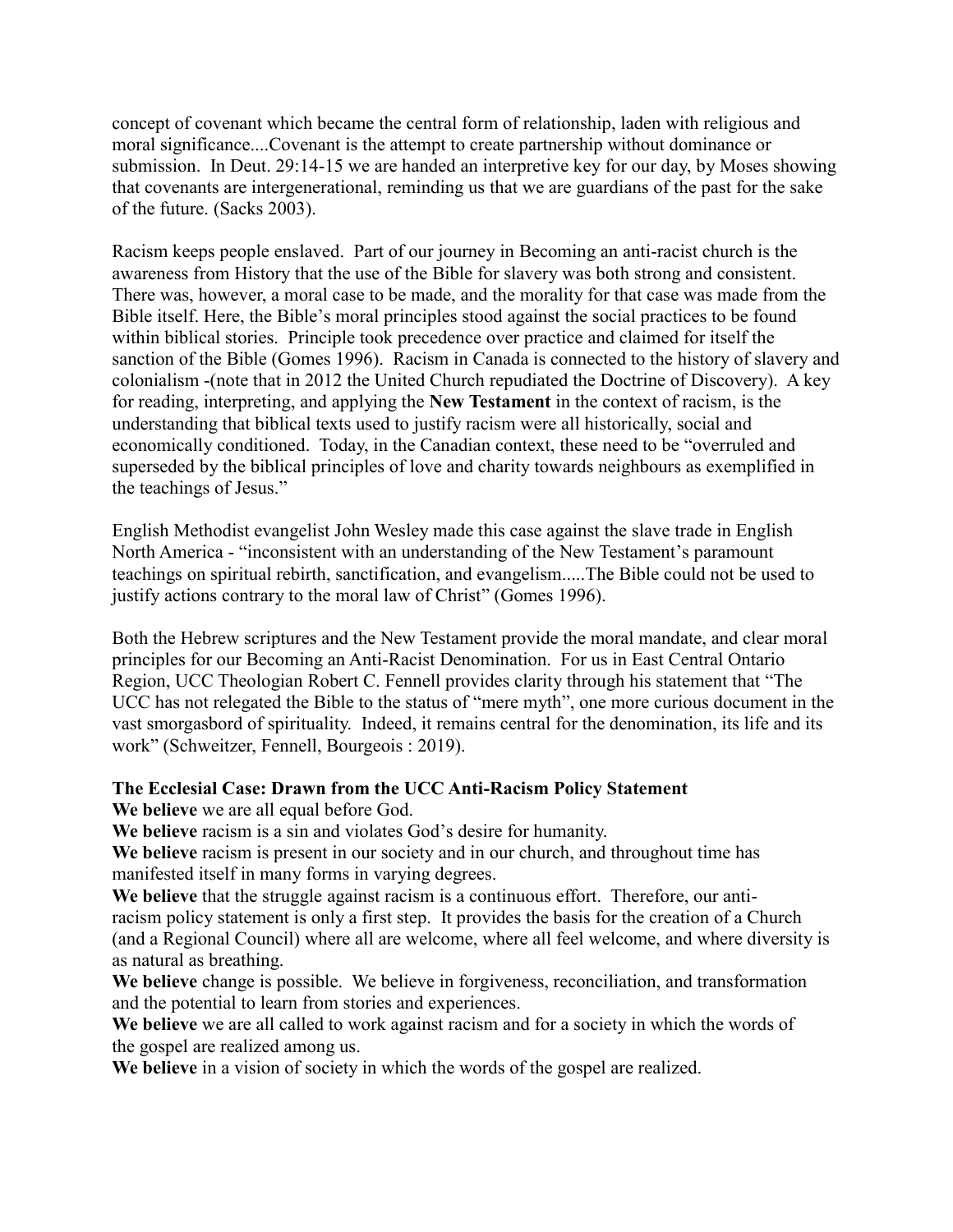#### **The Scientific case against Racism (one example)**

The book *Superior (*2019) tells the disturbing story of the persistent thread of belief in biological racial differences in the world of science. "A worldwide network of intellectual racists and segregationists quietly founded journals and funded research, providing the kind of shoddy studies that were ultimately cited in Richard Herrnstein and Charles Murray's 1994 title *The Bell Curve,* which purported to show differences in intelligence among races"..... "At a time when racialized nationalisms are a resurgent threat throughout the world, *Superior* is a much-needed examination of the insidious and destructive nature of race science – and a powerful reminder that, biologically, we are all far more alike than different".

Author of the above mentioned book, Angela Saini is an award-winner. Her work has appeared on the BBC and in the Guardian, New Scientist, Wired, the Economist, and Science. A former Knight Science Journalism Fellow at The Massachusetts Institute of Technology, she won the American Association for the Advancement of Science's Kavli Science Journalism gold award in 2015. Saini has a Master's in Engineering from Oxford University.

Since the Province of Ontario is influenced by British History, and East Central Ontario is consciously aware of its past, the scientifically researched data presented by Saini keeps us relevant and informed on the topic of racism, and helps us promote The United Church of Canada's goal in Becoming an Anti-racist Church. You are invited to read her book, while I quote from one piece of scientific evidence for our document:

I saw it for myself at London's Natural History Museum in early 2018, a package no fancier than a bunch of old bones.

The skeleton is laid out neatly in a small corner of the museum....this is the frame of one of the oldest dead bodies ever found in the country, some ten thousand years old. And it's full of secrets. Almost as soon as the bones were discovered in caves in Cheddar Gorge in Somerset in 1903, giving their owner the name Cheddar Man, people began to wonder how this individual must have looked. They wanted to put a face to one of our early ancestors.

This is where the genetic study of the bones of our distant ancestors, of their ancient DNA, came in. It has achieved what the Human Genome Diversity Project couldn't. The DNA of living people offers a limited and fuzzy picture of the past. When it comes to tracking human migration patterns over thousands of years, even archaeology and linguistics can't provide all the detail that ancient DNA can. By around 2010 genetic sequencing techniques had developed far enough to tease out highly reliable samples of DNA from ancient specimens ( a bone just behind the ear turned out to be best) and use them to help reconstruct entire genomes of long-dead people. The use of this technique has mushroomed in the last decade. It has been credited with solving historical mysteries at a stroke. Thousands of skeletons from all over the world have been analyzed already, and as the British public were about to learn in early 2018, Cheddar Man was one of them.

Scientists at the Natural History Museum and University College London revealed that Cheddar Man probably had blue eyes and curly hair – no surprise here. But what came as a real shock to many Britons was that his bones also carried genetic signatures of skin pigmentation more commonly found in sub-Saharan Africa. It was probable that Cheddar Man had dark skin. So dark, in fact, that by today's standards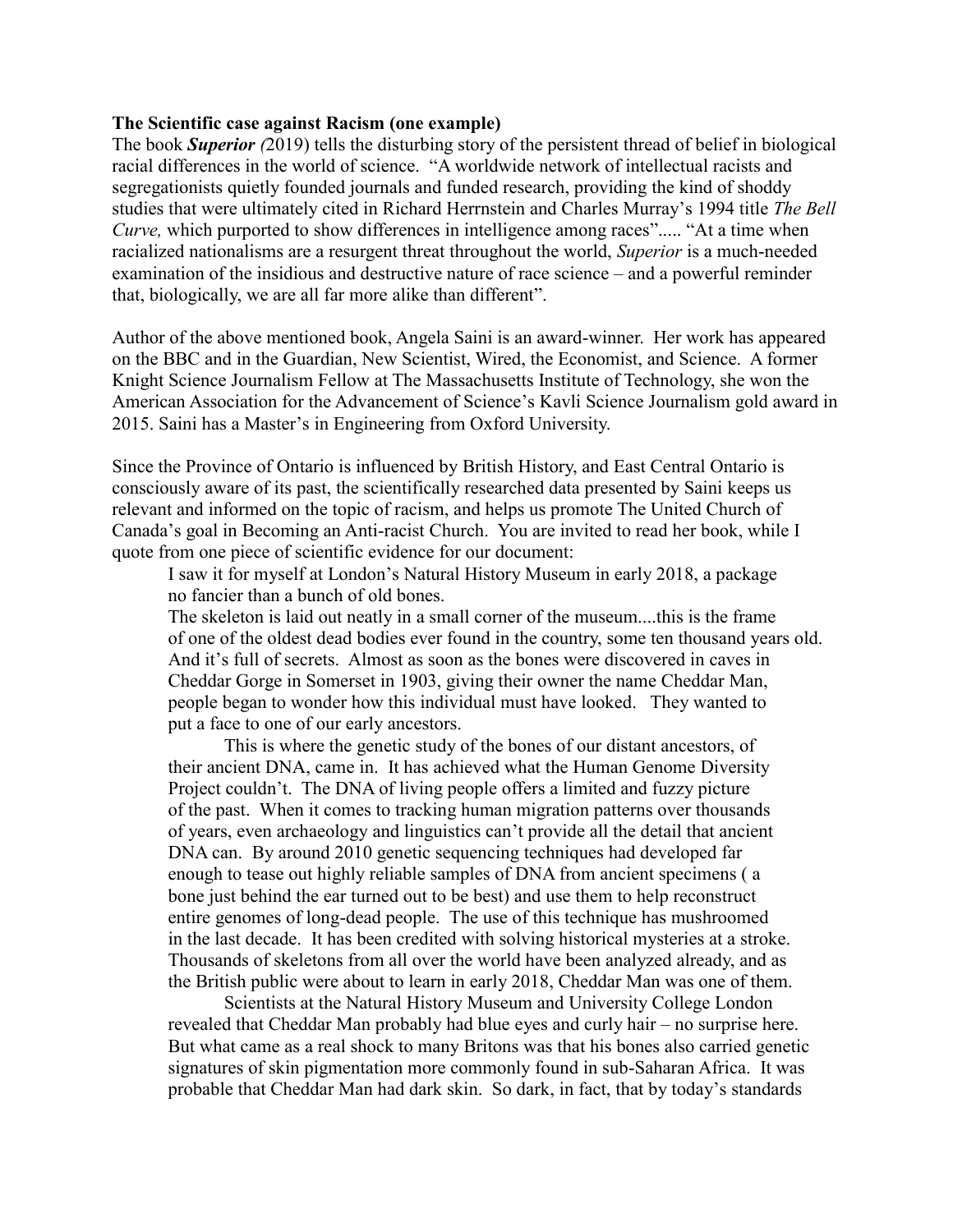he would be considered black. The revelation.....made front-page news and television bulletins.

"The whole Cheddar Man thing, I was amazed initially at just how much press coverage it got," I'm told by Mark Thomas, of University College London, who worked on the finding.......He is one of the world's leading experts on ancient DNA, and from this position of authority he has a tendency to tell it how it is. For geneticists like him, the Cheddar Man discovery was unremarkable given what they already knew. They had more or less expected it......Evidence as it stands indicates that, like the Cheddar Man, many other pre-farming hunter-gatherers who lived in Western Europe during this time and at least up until as recently as seven thousand years ago would have had light eyes, dark hair, and dark skin, and that the first farmers to come into the region later from the east brought with them their lighter skin and brown eyes". (*Superior,* pages 110-112)

#### **The Historical Case – through the lens of Racism**

All religious practice declares that we inherit certain kinds of insight and perspective; and that to understand why we think as we do, we need to be aware of History, reminds a former Archbishop of Canterbury. He invites us to acknowledge and accept the fact that for most of the human race the values of society are still shaped by one or another history of religious belief.

The United Church of Canada has reflected on its history of racism in church and society. The institution has been aware, since 1947, "of racism directed against Jews, Chinese, Japanese, East Indians, and Eastern Europeans". While in the late 1940's the Church had spoken against racial discrimination experienced by the Japanese, and Chinese, it had also "asked the Government to prioritize immigrants who were of British stock and were healthy and able to work." (GC12:73).

The February and March 1956 publications of *The Observer v*alidate the fact that racism was well and alive in Canada. "It wasn't until 1960 that it (UCC) first referred to racism against African Canadians.....When the Church began to realize that the problem lay more with the society at large than with African Canadians, presbyteries and conferences began to address this in 1963, although Ministers were less inclined to deal with it at a congregational level where action was needed." (L.M. Shepherd).UCC Minister, Rev. L.M. Shepherd points out that during the early 1970's the then Board of World Missions did see that congregations remained stuck in an outmoded sense of Mission in which "Missionaries go from the West to the rest, from superior to the inferior, from the religious to the pagan to convert and develop" (*The Observer* February 1971:24) Needless to say, these are some of the attitudes and habits of thought that contribute to racism in the church.

Racism against Indigenous Peoples in Canada is now well documented, as is the fact that they were sidelined at presbytery meetings because of language barriers and decision-making processes based on British parliamentary procedures while they came from Indigenous churches where the consensus-based governance structures were the norm. Support for the development of self-governance began rising. This initiative helped the church realize the impact of British culture upon its own practice of ministry and its imposition of British culture upon the First Nations.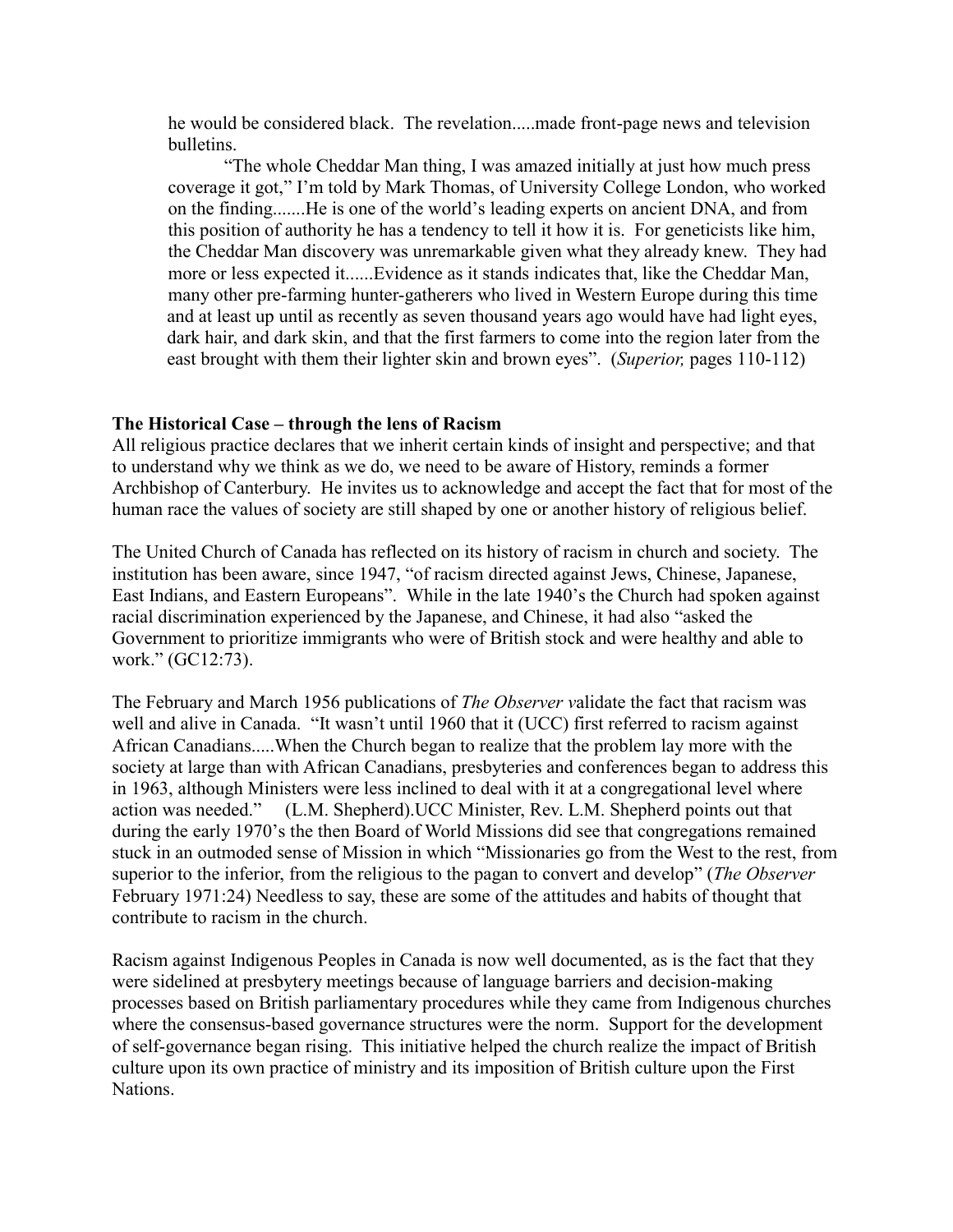It seems as though Saskatchewan Conference took the lead in recognizing that "the cost of giving up talking of truth (historical truth, in this anti-racism context) is high: it means admitting that power has the last word". Acknowledging the existence of racism against Indian and Metis peoples, the Conference, in 1979 decided to call for one year of repentance. This year gave them the opportunity to prayerfully prepare for an apology and to make amends with Indian and Metis peoples. This precedent set the stage for the 1986 GC apology to First Nations. (L.M. Shepherd) Rt. Rev. Bob Smith made the following statement at GC 1986: *We confused Western ways and culture with the depth and breadth and length and height of the Gospel of Christ. We imposed our civilization as a condition of accepting the gospel. We tried to make you be like us and in so doing we helped to destroy the vision that made you what you were. In her book A Church with the Soul of a Nation, Professor Phyllis Airhart informs us that beginning in the early 1970's, the UCC began to uncouple Christianity from British Culture (page 223).* 

Moderator Bill Phipps addressed the congregational reticence in the 1998 apology - "*we know that many within our church will still not understand why each of us must bear the scar, the blame for this horrendous period in Canadian history. But the truth is, we are the bearers of many blessings from our ancestors and therefore, we must also bear their burdens". (GC Executive 1998). A Wall of History* slide show has been created by the National Church for education and training purposes. See also: [https://www.cbc.ca/radio/ideas/slavery-s-long](about:blank)[shadow-the-impact-of-200-years](about:blank) of-enslavement-incanada-1.4733595 This is a 2 part series, CBC (Canadian context.)

#### **The Educational and Training case – through the lens of Racism**

Our East Central Ontario Region is in dire need of Cultural and Religious Literacy. We need to build on our Church's awareness and initiatives since 1947, and recognize Canada's 1971 Multiculturalism Policy which moved away from concepts and practices for assimilation and integration of Indigenous and Immigrants into Anglo-Canadian culture (which is what the former UCC Board of Home Missions sought) towards Pluralism (The Observer, November 1978).UCC and Canadian History have brought us to consciousness of how we have engaged with those others who are now living in our midst throughout East Central Ontario. The Anglo-Saxon culture in Britain has also acknowledged that "a society in which religious and cultural diversity exists is invited to recognize that human history is not one story only. Even where a majority culture and religions exists, (as in East Central Ontario) it is part of a wider picture. Education will open up and highlight the many ways in which diverse traditions share a heritage at various points in history". Faith Formation, in light of the Church's declaration to Become an Anti-Racism Denomination, will be impacted.

For Church and Society visions and mission, the work and recommendations of Canada's Royal Commission on Aboriginal Peoples, and UNDRIP recommendations as they pertain to systemic racism help church members participate in public discussions and engage in advocacy. When connected to Biblical principles and spiritual values, through Christian, and Inter-religious education and dialogue, the foundations are strong. "However, it was not until 1980 when the UCC, through DWO, recognized traditional Indigenous teachings not as superstition, but as another religion with which to dialogue" (The Theology of the United Church of Canada, 2019:299).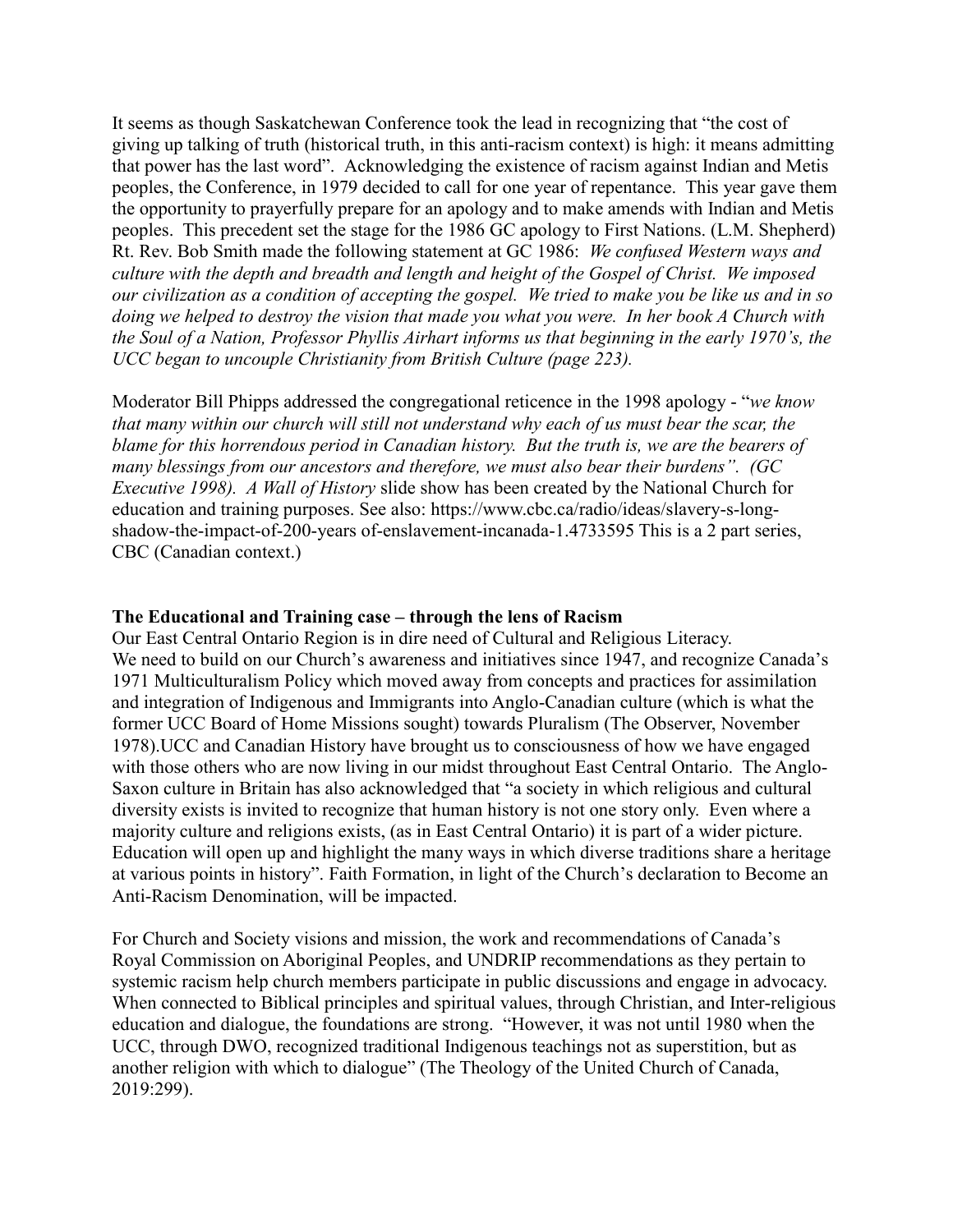How a Cultural and Religious Literacy program in the context of East Central Ontario's lived realities can be effective, will be addressed in the Anti-Racism Policy, as well as in our list of implementation strategies.

### **The Legal case – through the lens of Racism**

As the article *It Cannot Be Business as Usual* in the Anglican Journal (Oct. 2017) and the Picton Gazette, September 19, 2019 story *Hatred, bigotry and anti-Semitism have no place in the County* prove, as well as the incidents at Madawaska Pastoral Charge in 2020, we as Church and Society- East Central Ontario Region need to maintain high vigilance regarding racism in our Communities. In addition, through the Holocaust story we are reminded that this historical evil took place in one of the most educated, most progressive, most cultured countries in the world. Biblically, we are aware that the Ministry and education of Jesus was carried out within the Jewish culture and tradition. Abrahamic, and non-Abrahamic communities of faith are spread across cities and rural areas of East Central Ontario Region. (see [www.bancroftthisweek.com/?p=11153\)](about:blank)

Promotion of all National (Church, and Government) Provincial and Municipal legal documents/rules against racism – both individual and systemic are crucial. They protect the legal rights and freedoms of all Citizens. One example – The Ontario Human Rights Commission and its publications. Nationally – the Canadian Charter of Rights and Freedoms. On a wider level – The Universal Declaration of Human Rights, authored by Canadian lawyer and scholar, John Humphrey.

#### **The Business Case – through the lens of Racism**

Orthodox Jewish Rabbi Sacks is clear about the fact that "the world is not a single machine. It is a complex, interactive ecology in which diversity – biological, personal, cultural and religious – is of the essence.......A primordial instinct going back to humanity's tribal past makes us see difference as a threat. That instinct is massively dysfunctional in an age in which our several destinies are interlinked. Oddly enough, it is the market – the least overtly spiritual of contexts – that delivers a profoundly spiritual message: that it is through exchange that difference becomes a blessing, not a threat.......we must attend to the particular.........we will make peace only when we learn that God loves difference and so, at last, must we. God has created many cultures, civilizations and faiths but only one world in which we live together – and it is getting smaller all the time".

Our Ecumenical partners, The Anglican Church of Canada, published two articles of interest through the anti-racism lens. Please read *IT CANNOT BE BUSINESS AS USUAL (page 4)* by M.N. Sison and *AN UNHOLY TRINITY* (page 5), by Bishop Mark MacDonald, National Indigenous bishop of the Anglican Church of Canada – at the link below.

[https://www.anglicanjournal.com/wp-content/uploads/2017/09/aj-oct2017/-web.pdf](about:blank)

May God grant The United Church of Canada in the East Central Regional Council wisdom to do the right thing with Faith, Hope, Grace, and Love.